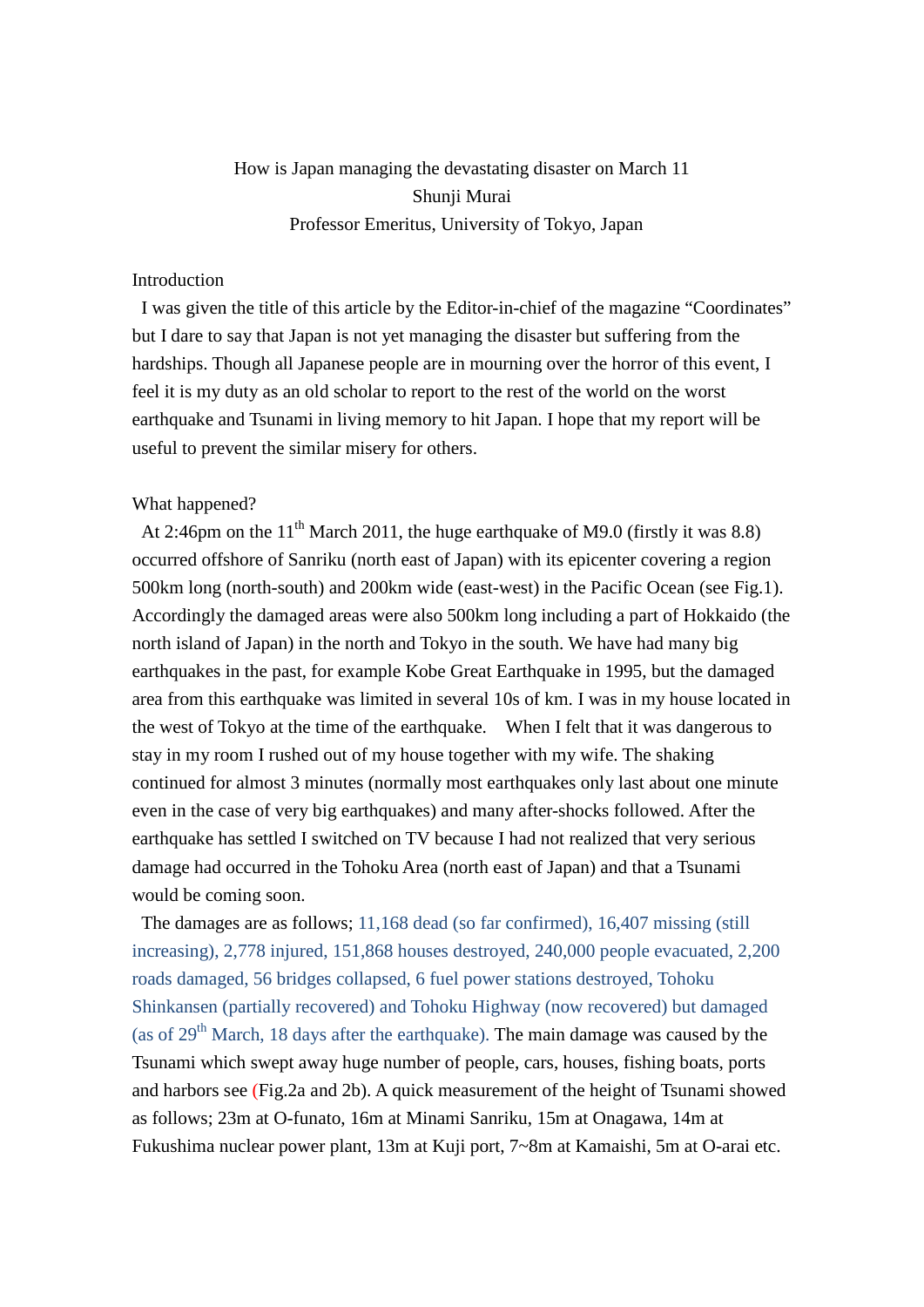The Tsunami hit small coastal towns 5km upstream along a river in the Sanriku Area, where the bay has a V shaped topography which exaggerates the height of Tsunami. Along the River Kitagami, the 5m Tsunami hit the mouth where it swept away all harbor facilities and boats, at the 4km point along the river a bridge collapsed, at the 6km mark riverside villages were flooded, at 14km along the river agriculture fields were inundated and at the 49 km mark the water level at the gauge station suddenly rose 10cm one hour after the earthquake. Even at Toda, 28km upstream on the River Arakawa, flowing into Tokyo Bay, the water level rose 1m 20cm after the earthquake. Such Tsunami propagation would normally be unexpected.

The most serious accident was the destruction of the Fukushima Nuclear Power Plants at which the cooling system and electric and electronic facilities were severely damaged by the Tsunami (see Fig.3). It resulted in the extraordinary heating up of the nuclear reactors and protection vessels. Atomic radiation was spilled out polluting the air, water and soil as well as vegetables and milk. People within 20km radius had to move out of the residences and people within 20~30km had to stay inside their houses. The total number of people evacuated was a maximum of 450,000 as result of not only the earthquake and Tsunami but also the nuclear power plant accident. The survivors and evacuees have had to stay in congested houses without lighting, heating, water, food, blankets etc. in spite of sub-zero temperatures, until supporting materials arrived.

 People in the metropolitan area of Tokyo were also panicking as all trains and subways were stopped making it impossible for several million people to go back home and very difficult to even move around. Within 30 minutes of the earthquake, all drinks and food were sold out in shops. From the next day, water, food, toilet papers etc. were also sold out at super markets, department stores, convenient stores and so on. Electricity failures also commenced as the electric power stations stopped operations leading to shortages of electricity. Tokyo Electric and Power Supply Company (TEPCO) had the capacity of 52 million KW before the earthquake which was reduced to 31 million KW after the disaster. Fukushima Nuclear Power plant was providing about 9 million KW. There were serious shortages of gasoline as oil refinery facilities were also damaged. Almost all gas stations and tanks were swept away in the coastal areas. This led to problems in transporting relief supplies to the damaged areas because of lack of gasoline. Even in Tokyo two weeks after the disaster, we have had to queue an hour for gasoline supplies which are limited to only 10 litres. In addition, almost all ports were damaged by the Tsunami, while roads and railways were unusable. Only defense helicopters were available to the rescue parties. Mobile phones and Internet at the sites were not available for many days, which made communications between safe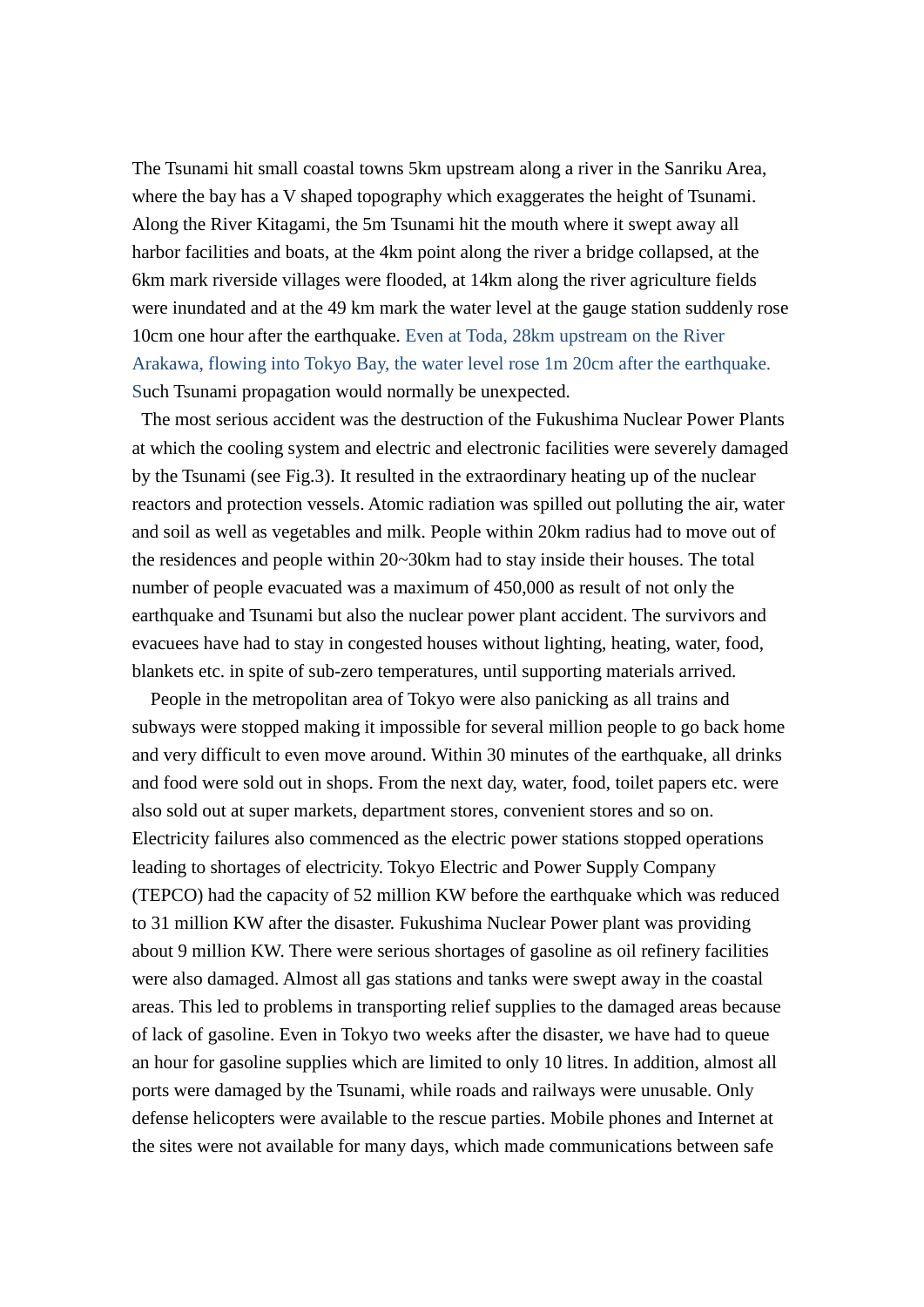and damaged areas, as well as among family and relatives difficult. Many survivors lost their mobile phones but even if they had their mobile phones, they could not use them because there were no electricity services.

## Lessons from the past disasters in Japan

Japanese people are well educated on evacuation procedures in the case of earthquakes and Tsunami as so many terrible disasters have occurred in the past. Particularly the area of Sanriku was heavily damaged by the Great Tsunami in 1896 which killed almost 22,000 people including my great grandfather. Following this terrible lesson, many coastal towns constructed breakwaters to protect them against future Tsunamis. For example, Kamaishi City, Iwate Prefecture constructed huge breakwaters 2km long, 20m thick, 8m above sea level and 65m deep, which have been registered as the deepest breakwaters in the Guinness World Records (see Fig.4a and 4b). Taro fishing village, Miyako District, Iwate Prefecture constructed 10m high breakwaters against Tsunami, as the village was most seriously damaged by the 1896 and 1933 Tsunamis. But those breakwaters were completely destroyed by the Tsunami this time, which was 14m high, much higher than authorities had prepared for. Many people said that the Tsunami was higher than expected, but the Tsunami in 1896 was 38m high! We should have learnt the lessons that 'hardware' including very high breakwaters, cannot save people but we need to use 'software' including procedures for providing early warning and evacuation systems.

There was a small village in Aneyoshi District, Miyako City, Iwate Prefecture which was thoroughly damaged by the 1896 Tsunami and 1933 Tsunami with only 2 and 4 survivors respectively. An ancestor built a memorial stone on which an important lesson was written, "Don't build any house below this point!" The stone is located 60m above sea level. The villagers followed this lesson and built their houses in the upper area. When the Tsunami came all villagers ran 800m up the slope and escaped to their houses built on the hill. The Tsunami stopped 50m in front of the hill and all villagers were saved.

In the case of the 1995 Kobe Earthquake, which killed more than 6,000 people the establishment of a GIS database was so important for recovery from the damage. Many local governments started a GIS database but everything including computers, databases, backups, even city and town halls/offices were swept away. Most people lost ID cards and passports which made it difficult to identify them by documentary evidence. In several towns, the official registration data bases were also lost as well as town offices.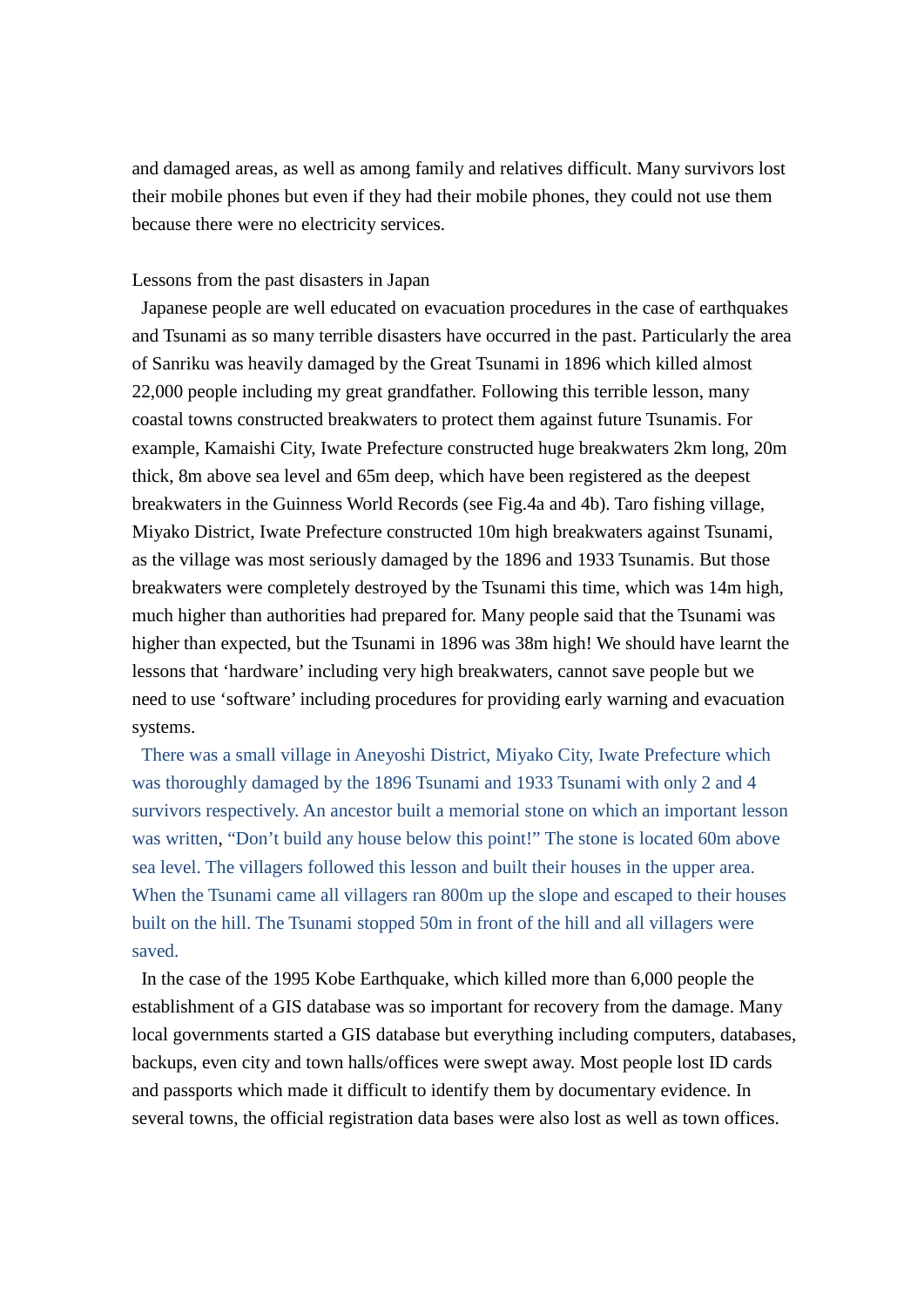Lessons from the disaster

First of all, I have to say that there is nothing absolutely safe. Though many Japanese doubted the safety of nuclear power plant, the Japanese government and industry convinced people to support the construction of nuclear power plants as they believed them to be absolutely safe. In spite of their aversion to nuclear matters, as the Japanese have been the only nation to experience atomic bombs, the majority of local people accepted the construction of nuclear power plants through a referendum. Electric power companies and consultants always said that power would be cheapest if produced by nuclear power stations. But now we Japanese realize that the cost has been tremendously high and in addition the accident is robbing them of their life and their use of land more than 250km wide (Tokyo is 250km away from the Fukushima Nuclear Power Plant and its drinking water is in danger of contamination from atomic radiation). We are learning how difficult, complicate and time consuming it is to control a nuclear plant after an accident.

Many local people have made mistakes and misjudgments though they were given lessons by their ancestors on how to evacuate from a Tsunami. But some people did not know enough about the behavior of Tsunamis. For example, Asahi City, Chiba Prefecture located on the sea coast was hit by the first Tsunami at 3:45pm, one hour after the earthquake when local people had succeeded in evacuating to a hill. After the Tsunami withdrew, some people went down to their houses or the coast, even some people tried to fill their cars with gasoline. But a second Tsunami came at 4:20pm, 35 minutes after the first Tsunami when these people were swept away and died. After the withdrawal of the second Tsunami, the survivors wanted to search for victims in the city area near the coast as they did not think that the Tsunami would return. Unfortunately a third Tsunami, an even higher one hit the coast at 5:26pm, an hour after the second Tsunami and killed the remaining people. One of the survivors said that there would no more Tsunami after the second one. The occurrence of Tsunamis and their repetitions were different from place to place. The earliest Tsunami was 15 minutes after the earthquake while most Tsunamis came 30 minutes after. But we Japanese did know that sometimes it takes a long time for Tsunamis to arrive. For example, the big 6m high Tsunami hit the Sanriku Area 22 hours after the Great Earthquake occurred in Chile in 1960, killing 142 people. NHK TV immediately announces whether we have to prepare for a Tsunami but not after every big earthquake. At this time many people evacuated second or third floors of concrete buildings. They would or should be safe, but the Tsunami came up to the fifth floor of some buildings for which the roof was the only safe place.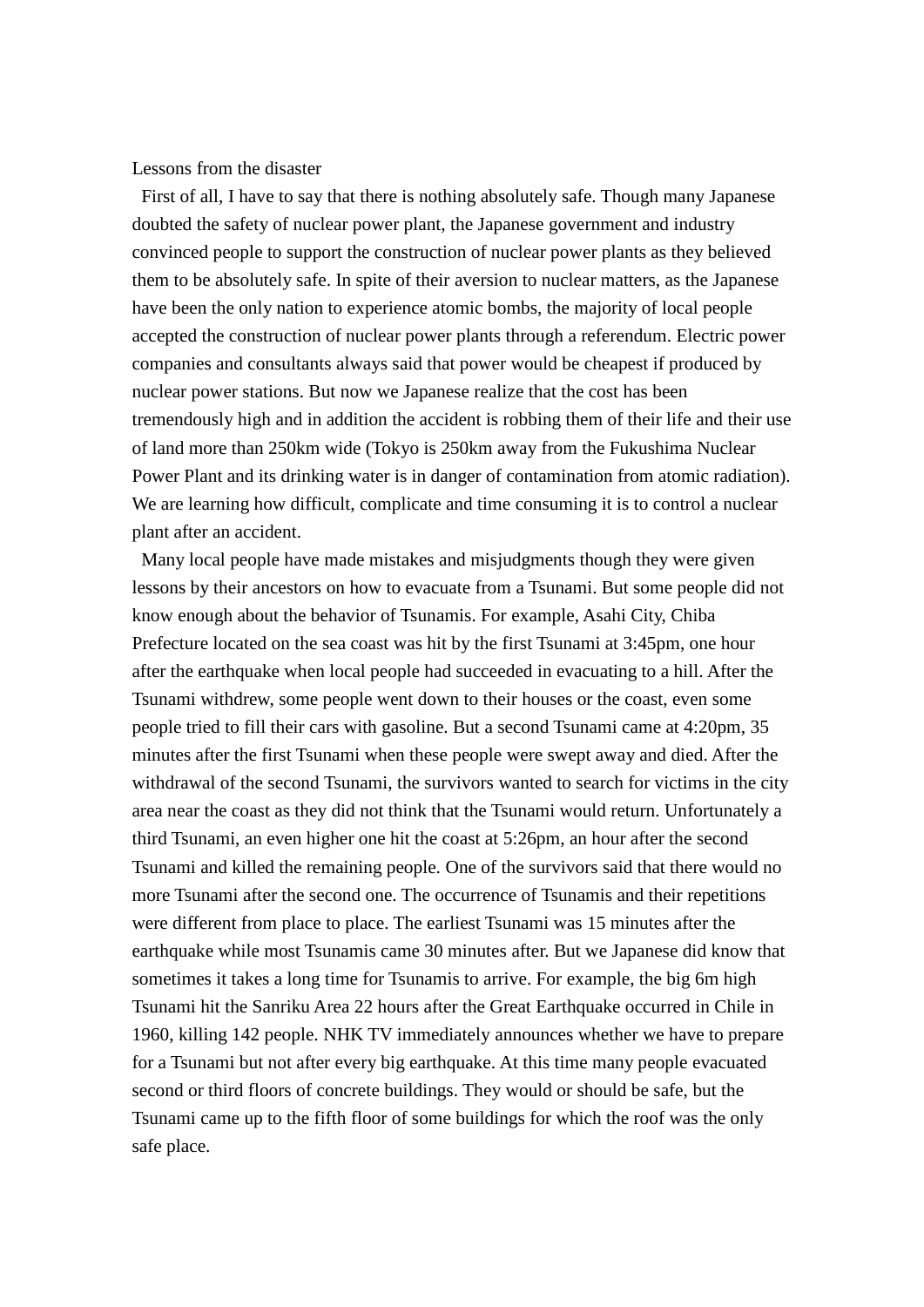In Japan, all local governments must produce hazard risk maps which show places of refuge or shelter and roads leading to them. Some villagers followed these guide maps and successfully reached the refuge, but in other cases they were unsuccessful as the estimated height of the Tsunami was lower than the actual Tsunami. There was an interesting report in which Sumo Hama, Miyako District, Iwate Prefecture succeeded to evacuate 109 people out of 110 villagers onto a safe hill even though the village had no breakwater against the Tsunami. Those villagers used to rehearsal Tsunami evacuation procedures every year including communication among villagers and evacuation routing. At Funakoshi Primary School located in Yamada Town, Iwate Prefecture, the school itself was designated as a place of shelter as it is located 13m above the sea level. 176 school children were first evacuated to this school, but Mr. Shuzo Tashiro (55), a school helper judged the shelter was not high enough when he saw the Tsunami wave at the coast. He urged all children and teachers to escape up to a hill 40m higher. Then Tsunami came and swallowed the school. If he had not guided them to the higher hill, all people would have died.

There was another successful story in the city of O-arai, Ibaraki Prefecture which was hit by a 5m Tsunami. A young fire man 19 years old continued to shout in front of the disaster wireless microphone which warned people through 45 speakers; "Escape to a higher hill immediately!" even though the Tsunami came to his legs, he continued to shout after the Tsunami went away "stay there and don't move" for two and half hours. It resulted in all local people including an old lady of 91 years old being perfectly safe. The lesson was obvious that 'software', particularly communication systems could work much better than hardware such as super high breakwaters.

Who survived and who did not?

Besides the above mentioned stories, I would like to introduce several fortunate and unfortunate stories as follows.

- When an old lady, 60 years old was swallowed by the Tsunami and was bobbing up and down in water and trying to get to the surface, luckily a "Tatami", Japanese mat floated in front of her. She jumped onto the "Tatami" but she was in a whirl and vortex rotating at high speed. Again luckily a wooden house floated by so she jumped onto its roof. Finally she was rescued by a helicopter.
- A young mother with two children tried to escape to a place of refuge in her car, but she could not move because of a traffic jam. She decided to go back but she could not make U-turn, she went onto the opposite lane and accelerated in reverse gear. Finally she could escape from the Tsunami but many cars in front were washed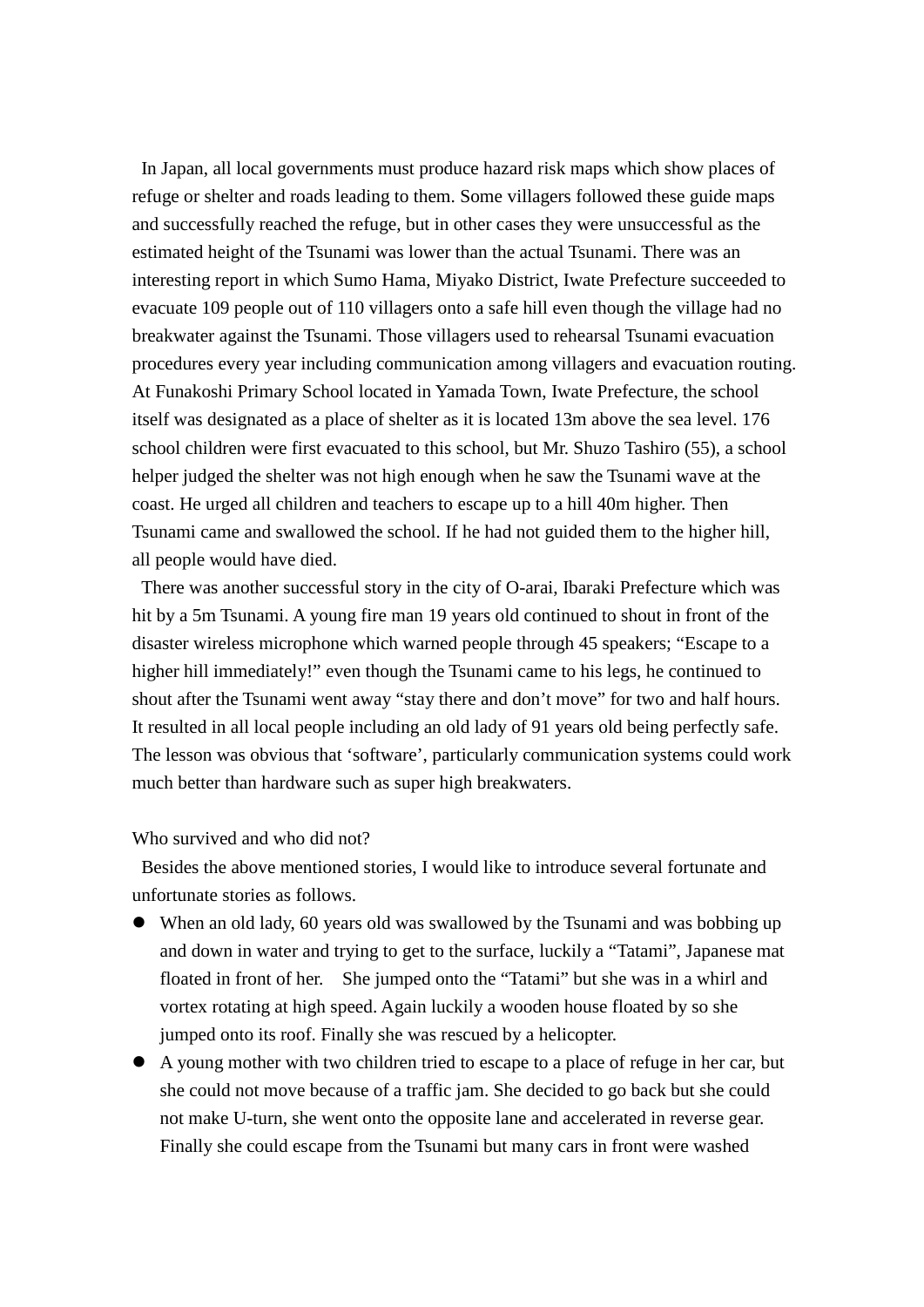away.

- Another young mother tried to evacuate to a refuge on a hill by car together with her mother and children. She listened to a voice of a policeman shouting "Tsunami is coming!" She decided to get out of the car and took her mother with her children to a hilly forest nearby. In only a few seconds, the Tsunami came and swept away her car together with other cars in front of her. Five days later she discovered her car turned over and crashed.
- The town mayor of Otsuchi Town, Iwate Prefecture organized a rescue party immediately after the earthquake with other staff outside of the town office. The deputy town mayor realized the Tsunami was coming and shouted to escape to the top of the fifth floor building of the town office. When the deputy town mayor reached the roof of the building, the town mayor was on his way but was swept away by the Tsunami. There was no more than 30 seconds difference between safety and death. Similarly in Onagawa Town, a gentleman ran up to the fifth floor (15m high) and safety but he said no one could believe that the Tsunami would come up to such height (see Fig. 5).
- One journalist of Iwate Tohoku Newspaper tried to drive his car to collect information about the damage. He brought his personal computer from the second floor office into his car. His wife also helped him but she recognized the Tsunami coming soon. She shouted to her husband to escape to the second floor immediately, but it was too late for him though his wife could escape. She saw her husband's face in the wave of Tsunami.
- A woman escaped to the second floor of her house where the Tsunami came up almost to the ceiling. There was only a small space, say 20cm for her to breath. She grasped a curtain rail to prevent from being swept away for more than 30 minutes until the Tsunami went down. She was lucky to be rescued in the next morning but she had to spend a very cold night being wet in below zero degree temperatures.
- A grandmother aged 80 years old and a grandson aged 16 years old were rescued 9 days after the earthquake. Their house was swept away about 100 m from its original location in the direction towards the coast, Ishinomaki City, Miyagi Prefecture. The house collapsed but luckily the kitchen floated in the water and they were forced to stay inside the room for several days as neither she could move to escape. As the grandson could move about in the narrow kitchen, he found water, cakes and yogurt in the refrigerator which were given to his grandmother. Finally the grandson succeeded in escaping 9 days later and called out to be rescued and was discovered by rescue patrol. This would be a very rare case.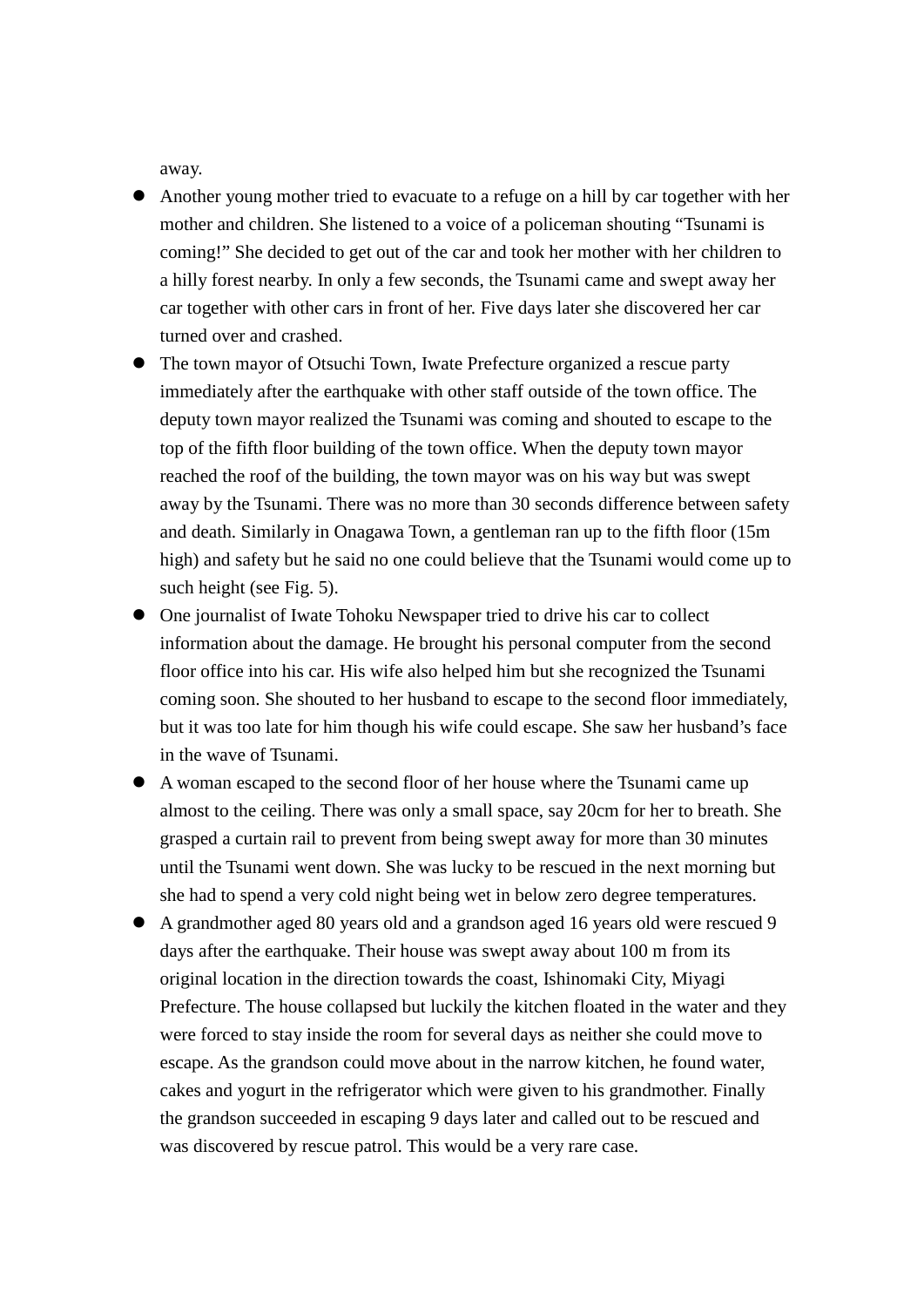- At a hospital located in Rikuzen Takada City, Iwate Prefecture, Secretary General of the hospital tried to bring a satellite communication device placed on the ground floor up to the fifth floor. He handed it over to one of his staff and tried to climb up to the fifth floor, but it was too late. The staff could escape to the roof of the hospital with the satellite communication device and survived. The Tsunami came up to the fourth floor and killed all patients who stayed on the third and fourth floors, and even the fifth floor. The speed of Tsunami is said to be 800 km per hour in the ocean and 60km per hour at coast and on land. It was much faster than expected.
- Mr. Ohtomo, Wakabayashi District, Sendai City, Miyagi Prefecture had recognized long before the earthquake that it was not appropriate for Sendai City to designated a primary school as a shelter for a Tsunami and requested Sendai City in September 2010 to change the hazard risk map to another place. When Tsunami hit the district Mr. Ohtomo did not go to the school but a higher road where he looked down to see the school swallowed by the Tsunami at the level of the second floor. The road he selected was safe, which was on the border of the Tsunami safe area. 300 people could survive on the road, but many other people who followed the hazard risk map died at the school.

#### Prediction of earthquakes

No one has succeeded so far to predict earthquakes. It is one of the most difficult sciences and technologies in the world. Japanese seismic scientists and engineers have not yet succeeded either. I tried to make a prediction using GPS fixed stations located all over Japan, which are constructed by Geo-spatial Information Authority (GSI). Dr. Harumi and I have developed a method for prediction by checking whether the changes in dimensions of triangles between GPS Stations exceed a threshold. I have already submitted a paper on "Prediction of Earthquakes with GPS Data" to GIM, Coordinates and Journal of Digital Earth. Unfortunately Dr. Araki and I are retired persons who have no assistants or research funds. We could confirm that all earthquakes in the past showed early signals before they occurred but we could not predict exactly on which day the earthquake would occur. The longest period between detected changes and the occurrence of the earthquake was two months and shortest case was only one day. Sadly not many people showed interest in our research and the method has been neglected even though we succeeded to register the method as a Japanese patent in 2006.

Dr. Araki and I are not interested in business but contributions to help people. I hope someone can follow our method of the prediction in future.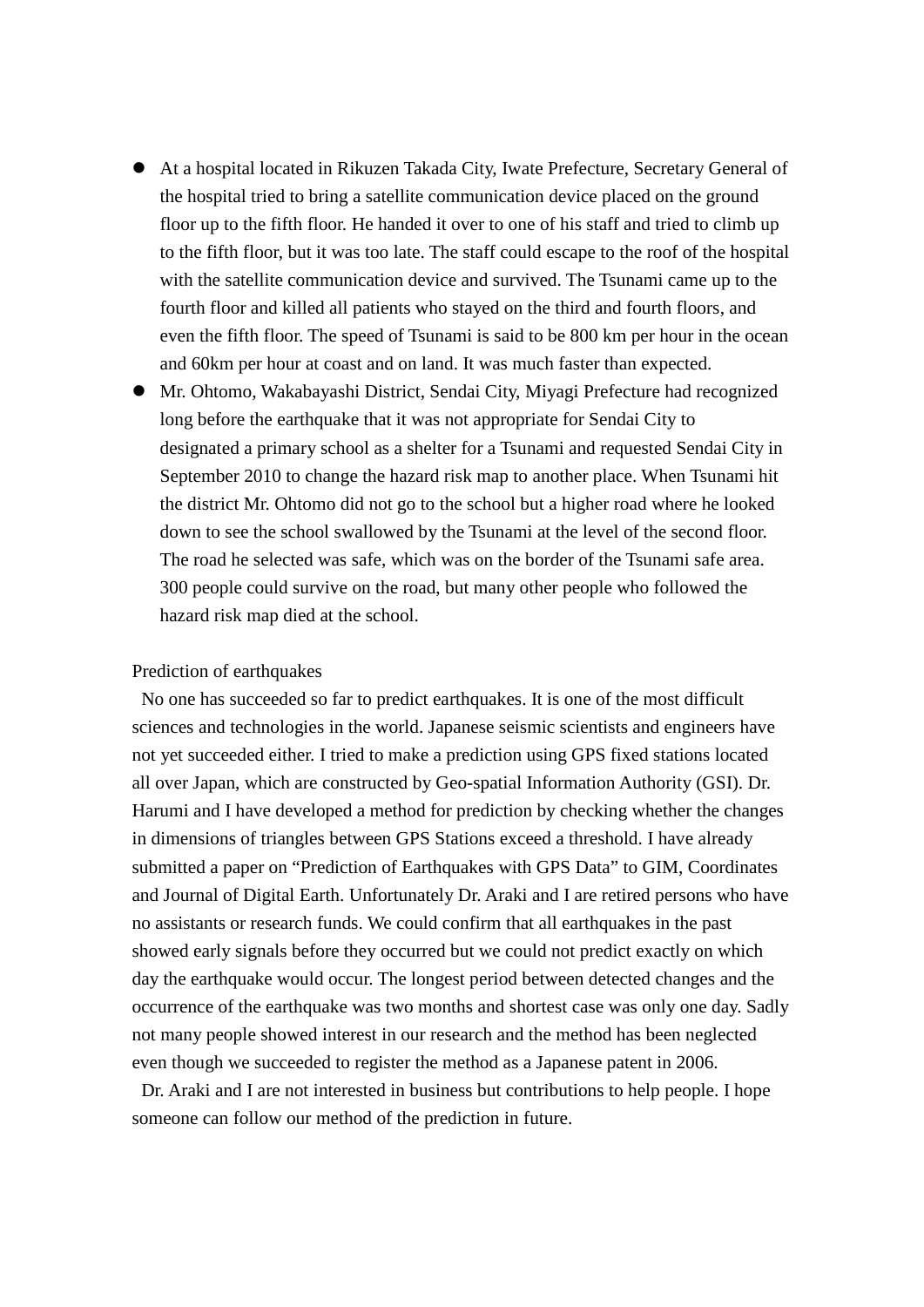Role of geo-spatial technologies for the disaster management

RS and GIS are useful for damage assessment to compare between situations before and after the earthquake and Tsunami. There are two remarkable issues on this occasion. One was that high resolution satellite images clearly showed the damage and accidents at the Fukushima Nuclear Power Plants. Air survey was not available because of the high level of atomic radiation in air, as well as the destruction of local airports. Satellite images showed the condition of the power station buildings destroyed by the hydrogen gas explosion, which was useful for recovery planning. Another issue was damage assessment by comparing images before and after the Earthquake and Tsunami. As the damaged area was so huge, helicopters were inadequate. High resolution satellite images and also SAR were very useful to realize the scale of the damage (see Fig.6). Pasco analyzed high resolution satellite images and reported that 70% of the damaged areas by Tsunami were still inundated on the  $24<sup>th</sup>$  March, almost two weeks after the earthquake. Insurance companies in Japan announced that they will provide compensation for earthquake insurance by assessing high resolution satellite imagery or aerial photographs without the site investigation, as access to the damaged areas was difficult and hence buildings could not be located or assessed.

A GPS wave height recorder located a few kilometers from offshore showed mostly 6~7m high waves which would usually be doubled depending on the sea depth and topographic conditions on land. A GPS recorder cannot be an early warning system as the speed of Tsunami is 800km per hour in deep sea areas and reduces to 60~100 km per hour on the coast and land. This means that cities 10km across will be inundated by the Tsunami waves in only 10 minutes. UAV was very useful to photograph Fukushima Nuclear Power Plants for analyzing the damage in detail and planning the next action, as ordinary aerial surveys cannot be made due to high risk of atomic radiation, while high resolution satellite images were also useful in the early stages.

We thank Digital Globe, Google, JAXA, RESTEC and many other organizations for releasing satellite images for comparison purposes on the Internet. I also thank YuTube for publicizing video images of the Tsunami and other scenes. Many Japanese took videos and pictures of the damage of the earthquake and Tsunami using Japanese digital cameras and video cameras which would be very good references in future for establishing countermeasures on how to prevent, reduce or mitigate the effects of the disaster.

### Concluding remarks

Although my family and my house in Tokyo are safe without any damage, I could not